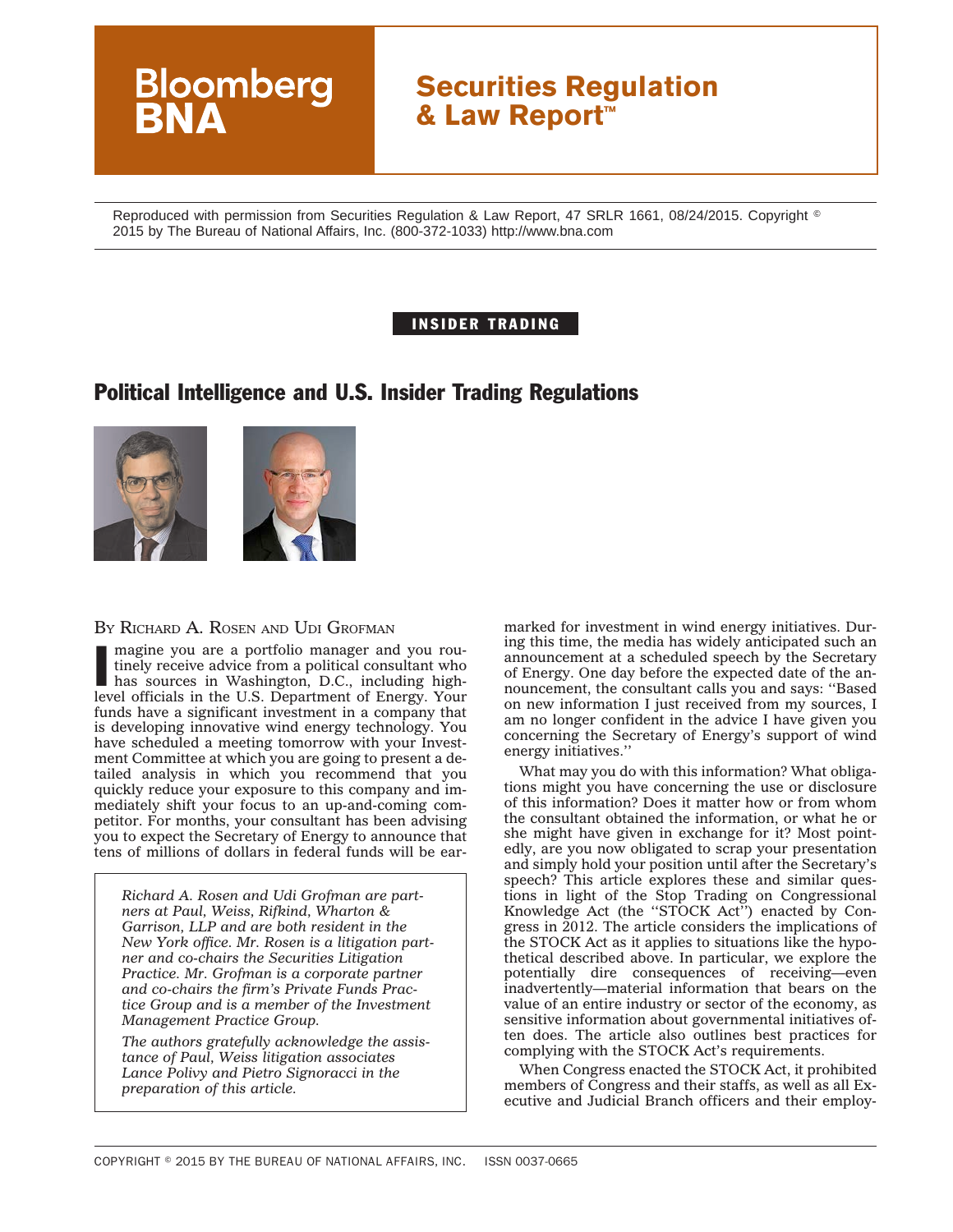ees, from trading on insider information learned in the course of their official duties. By applying insider trading regulations to these covered government employees, the STOCK Act created liability under both the classical tipper/tippee theory of insider trading—*e.g.*, where a covered person provides material information to a trader or intermediary and receives a benefit in return—as well as under the ''misappropriation'' theory, which will generally arise if a consultant obtains confidential information from a government source and passes that information on to clients who trade. The passage of the STOCK Act portends an increased focus by regulators on trading activity based on material, non-public information shared by a government source in breach of the source's duty of trust and confidence.

Investment professionals may come into possession of information covered under the STOCK Act through direct contact with government officials (such as in meetings government officials have with ''industry groups'' and political fundraisers), or, more commonly, through communications with consultants and experts who convey pertinent information about government officials' ''state of mind'' and government intended actions. Traders often receive so-called ''political intelligence'' from consulting, expert, and research firms that sell government information to investment professionals through publications, alerts and newsletters, and subscription models for access to this information. All of these sources could come within the ambit of the STOCK Act, and these communications raise a difficult set of questions about what information is material as defined by the STOCK Act and when it is permissible to trade on non-public information. In certain circumstances, trading activity based on client alerts, research reports and calls from consultants about government information may be considered a violation of insider trading laws under the STOCK Act.

This article describes the STOCK Act's key provisions and discusses how the STOCK Act applies to the key elements of insider trading: the duty of confidentiality, the test for materiality and the definition of nonpublic information. In addition, the article explores the decision in *United States v. Newman*, which required that a tippee be shown to have had knowledge that the tipper had received a personal benefit, and addresses the question whether judicial construction of the elements of insider trading apply to offenses under the STOCK Act.

The article also provides practical suggestions for compliance departments to avoid violations of the STOCK Act, including recommendations for adopting internal policies, procedures, and materials to comply with the STOCK Act's requirements. To mitigate liability risks, investment firms should train their employees about the STOCK Act and update their internal risk management policies and procedures to cover interactions with federal government employees and political consultants. In this regard, the policies and procedures many firms adopted to cover their interactions with expert networks furnish a good template.<sup>1</sup>

<sup>1</sup> Needless to say, compliance requires more than a set of canned forms and policies that an investment adviser can simply adopt. The need to adopt policies and procedures covering this subject matter, and their content, may vary depending upon an investment adviser's business and activities.

Among the most important protective measures firms can take is to require investment professionals to conduct appropriate due diligence designed to verify that their interlocutor is not breaching a duty in disclosing information. Moreover, investment professionals should be alert to the risks they face when receiving government information that may be material and nonpublic. That risk is heightened if the information is specific, imminent, or definitive, which is also when it will be most attractive as the basis for trading activity. Firms should train their employees that the best policy is to contact Legal and Compliance whenever they believe they may be in possession of information that may implicate the STOCK Act.

## The STOCK Act: Key Provisions, Purpose, and Legislative History

On April 4, 2012, President Obama signed the STOCK Act into law. This law applies the current insider trading prohibitions under U.S. federal securities and commodities laws to covered public officials. The STOCK Act provides that such persons owe ''a duty arising from a relationship of trust and confidence to the Congress, the United States Government, and the citizens of the United States.''<sup>2</sup> This duty prohibits covered public officials from sharing ''material nonpublic information derived from such person's position'' as a Member of Congress or employee of Congress,<sup>3</sup> an Executive Branch officer or employee, or a Judicial Branch officer or employee.<sup>4</sup>

The STOCK Act has directed increased public focus, as well as attention from the Securities and Exchange Commission, on ''political intelligence,'' which the legislation defines as information ''derived by a person from direct communication with an executive branch employee, a Member of Congress, or an employee of Congress; and provided in exchange for financial compensation to a client who intends, and who is known to intend, to use the information to inform investment decisions.''5 But insider trading laws as applied to public officials are *not* limited to ''political intelligence'' as the STOCK Act defines the term, however, but cover *all* material non-public information sourced from political consultants.

The legislative history of the STOCK Act contained in the Senate Report from the Homeland Security and Governmental Affairs Committee (the ''Committee Report'') is relatively meagre, but provides some important insight into Congress' purpose and intent. The Committee Report states that the STOCK Act ''responds to concerns that Members of Congress and their staff may be exempt from laws prohibiting persons from engaging in financial transactions based on so-called insider information.''6 The Committee summarized the

<sup>&</sup>lt;sup>2</sup> Pub. L. No. 112-105, § 4(b)(2), 126 Stat. 291, 292 (2012). The STOCK Act explains that the prohibition of insider trading applies to Members of Congress and employees of Congress in § 4(a). § 9(a)(1-3) provides that the prohibition of insider trading also applies to executive branch employees, judi-<br>cial officers, and judicial employees.

<sup>&</sup>lt;sup>3</sup> Pub. L. No. 112-105, § 4(b)(2), 126 Stat. 291, 292 (2012).

<sup>&</sup>lt;sup>4</sup> Pub. L. No. 112-105,  $\frac{6}{5}$   $9(a)(1-3)$ , 126 Stat. 291, 297-298 (2012).

 $5$  Pub. L. No. 112-105, § 7(b)(1-2), 126 Stat. 291, 295 (2012).  $6$  S. REP. No. 112-244, at 1 (2012).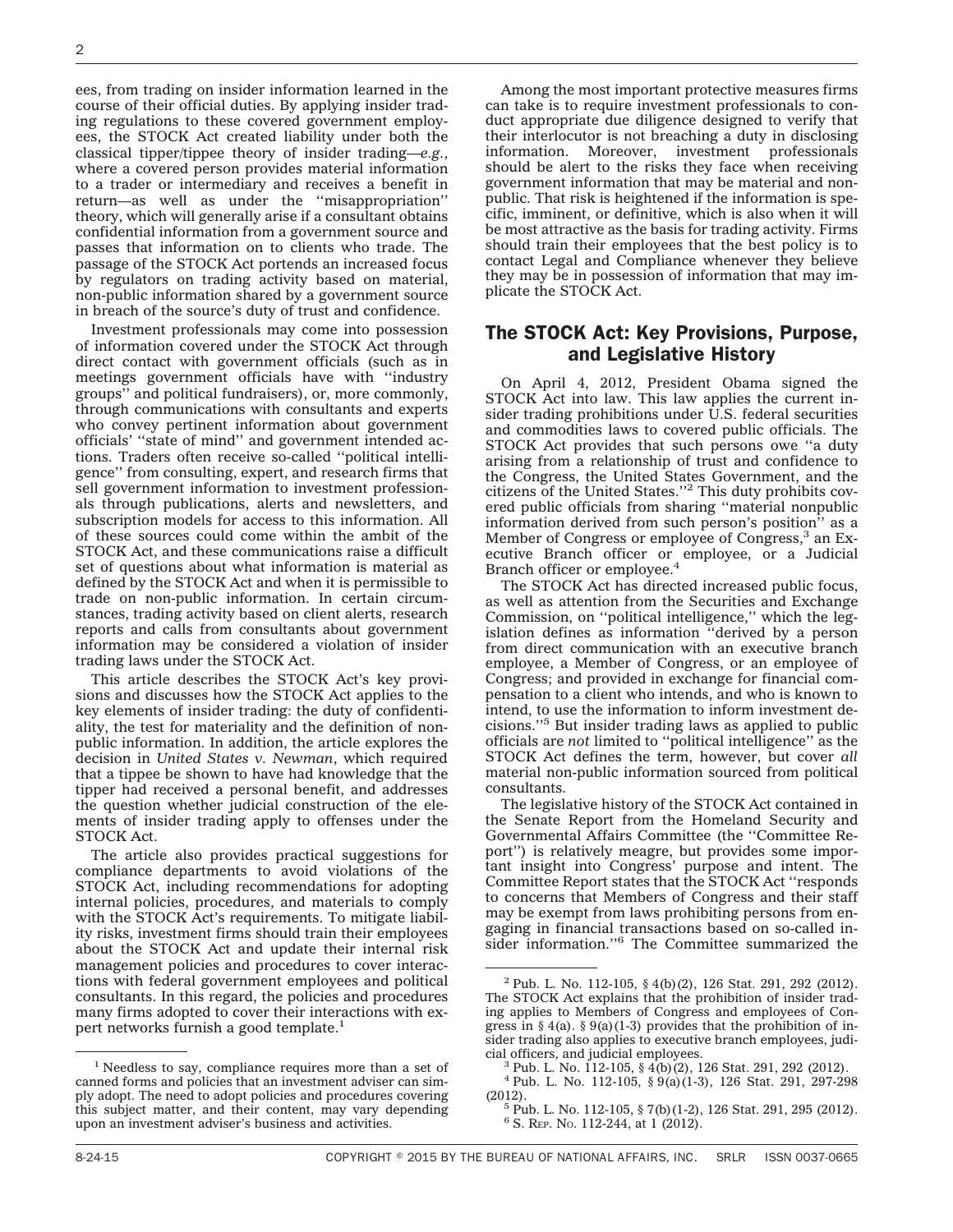method by which the legislation accomplishes this goal:

''It amends securities and commodities laws to make clear that Members and staff are not so exempt, and it amends financial disclosure laws to ensure that Members and their staffs more quickly and transparently report their financial transactions.'

The Committee Report discusses the broad definition of duty, creating a relationship of trust and confidence to Congress, the U.S. Government, and the American people. This duty ''ensures that Members and staff are subject to the same liabilities and remedies as any other person who violates the securities laws."<sup>8</sup> However, ''while Members and their staff should not be shielded from prosecution if each element of insider trading law is shown, they also should not fall inadvertently into violation of Rule 10b–5 when, in good faith, they engage in discourse with members of the public on matters re-lated to their official duties.''9

In that regard, the Committee Report also responds to concerns that the restrictions of the STOCK Act were so broad that Members of Congress could be liable for the ''routine sharing of information between Congress and constituents.''10 The Committee Report clarifies that such conduct would not violate the insider trading laws because:

The Committee believes that such fears are unfounded and that the STOCK Act should have no chilling effect on the flow of information from Congress to the citizenry. To prove a case of insider trading, the SEC must show that a trade was made, in breach of a duty of trust and confidence, based on material, nonpublic information. In the case of tipping, there must also be some personal benefit to the tipper in communicating the information to the tippee. $11$ 

Another barrier to claims against government officials under the STOCK Act, the Committee Report notes, will be the scienter requirement for 10(b) claims. Quoting from the opinion in *Ernst & Ernst v. Hochfelder*, 425 U.S. 185 (1976), the Committee Report adopts the Court's definition of scienter: ''a mental state embracing intent to deceive, manipulate or defraud."<sup>12</sup> Moreover, the Committee Report quotes Robert Khuzami, the former Director of Enforcement for the SEC, during his testimony before the House Financial Services Committee:

[Scienter] is the single biggest thing that protects the unwary from being trapped in a violation that inadvertently occurred. You have to be acting with corrupt intent, knowledge, or recklessness. If you act in good faith, you are not going to be guilty. $^{13}$ 

## Breaches of Duty Under the STOCK Act

The STOCK Act confirms that covered public officials and their employees have a duty to maintain the confi-

dentiality of certain information—but what information qualifies as confidential? In the hypothetical presented at the introduction of this article, there are ambiguities regarding the underlying information received and transmitted by the consultant. Recall the message delivered to you by your consultant: ''Based on new information I just received from my sources, I am no longer confident in the advice I have given you concerning the Secretary of Energy's support of wind energy initiatives.'' Is this information covered by the STOCK Act? The answer turns on the nature of the underlying information and the manner in which the consultant obtained it. Liability under the STOCK Act could arise in this situation if the information was non-public, came form a government source, and was obtained by the consultant as a tippee or through misappropriation, and if the investment professional knew or should have known that it came from a tainted source.

#### 1. General Duties Under the STOCK Act

To violate the federal securities laws, a person must sell or purchase a security in breach of a duty of trust or confidence based on a fiduciary duty. The STOCK Act defines fiduciary duty broadly such that each covered official owes ''a duty arising from a relationship of trust and confidence to the Congress, the United States Government, and the citizens of the United States'' for information derived from their government position.<sup>14</sup> This is similar to the duty a private actor owes to the public company that employs her. The SEC defined that duty for public companies in 10b-5 as: "... a duty of trust or confidence that is owed directly, indirectly, or derivatively, to the issuer of that security or the shareholders of that issuer, or to any other person who is the source of the material nonpublic information."<sup>15</sup> In either the government or publicly traded company context, there needs to be a breach of this duty for a violation of insider trading laws. But in the STOCK Act context, the analysis is trickier to apply than in the commercial sphere. The question breaks down into two distinct issues; one will usually be easy but the other is not: (a) was the information obtained by the government actor in connection with her duties, and (b) was it a breach of her duty to make the disclosure that she did? In the absence of judicial interpretation, it is prudent to assume that any information in the hands of a public official that would significantly change your analysis of a position was likely obtained in connection with his or her duties.

But it will often be much harder to determine whether the information you receive was disclosed in *breach* of such duty. That is because—as the Committee Report quoted earlier recognized—officials in both the legislative and executive branches of our government communicate constantly with the public, to narrower constituency groups, and to experts, lobbyists and so on all the time. And it is in the very nature of policy-making—and indeed, desirable from a public policy standpoint—that lawmakers and employees of the federal agencies discuss potential policy initiatives and their consequences with a wide variety of groups. Moreover, think in this context about the political intelligence consultants that you retain; in many instances their value to your firm lies in the fact that they are for-

<sup>&</sup>lt;sup>7</sup> S. REP. No. 112-244, at 1 (2012).<br>
<sup>8</sup> S. REP. No. 112-244, at 6 (2012).<br>
<sup>9</sup> S. REP. No. 112-244, at 8 (2012).<br>
<sup>10</sup> S. REP. No. 112-244, at 8 (2012).<br>
<sup>11</sup> S. REP. No. 112-244, at 8 (2012).<br>
<sup>12</sup> S. REP. No. 112-244

 $13$  S. REP. No. 112-244, at 8 (2012).

<sup>&</sup>lt;sup>14</sup> Pub. L. No. 112-105, § 4(b)(2), 126 Stat. 291, 292 (2012). <sup>15</sup> 17 C.F.R. § 240.10b5-1(a) (2014).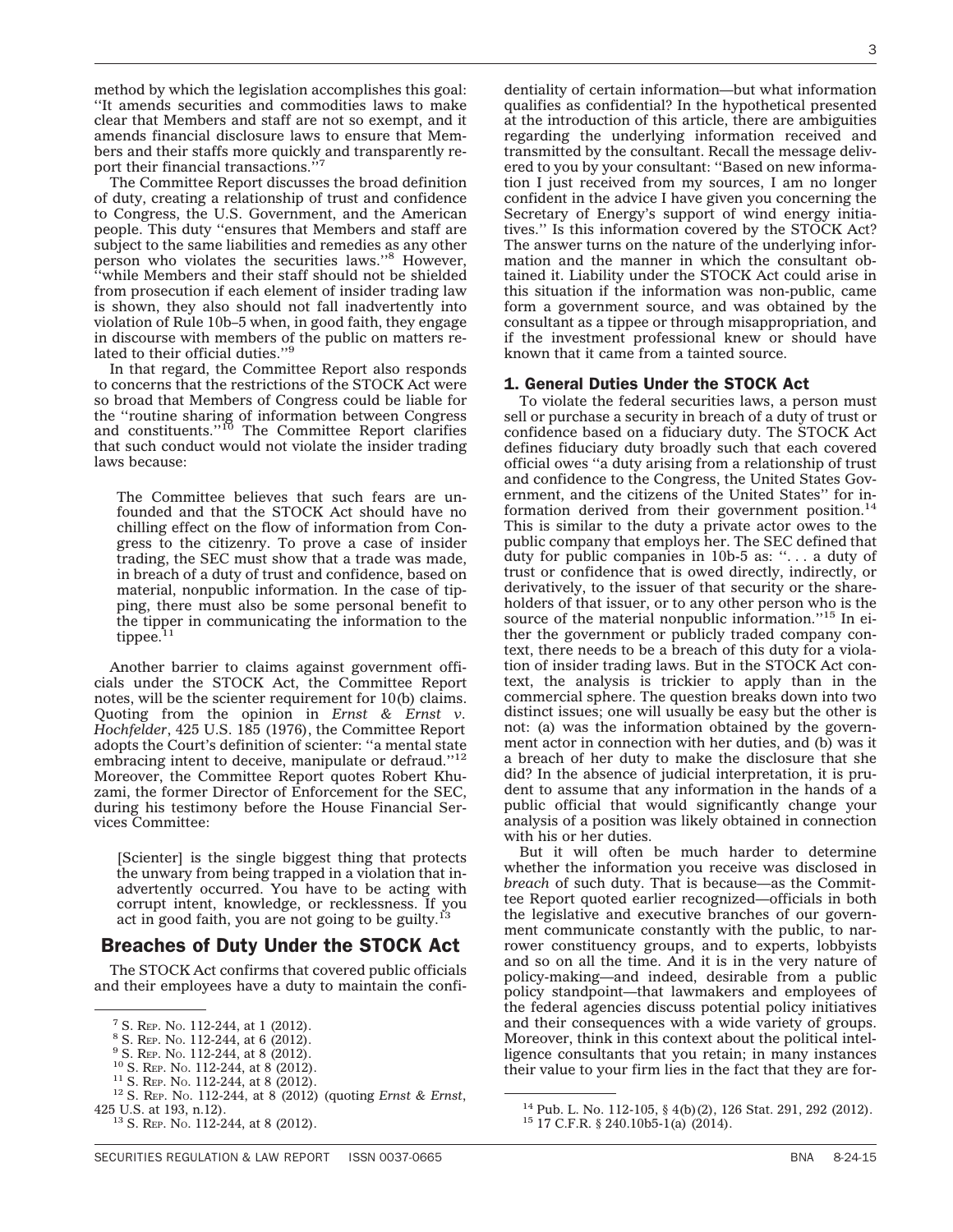mer government employees who maintain professional and personal contacts with current officials. Further, it is commonplace for such consultants to be invited to briefings, roundtables and the like at which policy initiatives and their pros and cons are weighed and discussed so that government officials can draw from such consultants' knowledge and experience. At least as important, consultants rely on their web of relationships to learn about pending developments from more informal, one-on-one communications. So how can you know whether the information you have received about something that the government may do or is about to do was communicated by a government employee *in breach* of a duty not to disclose it?

There are some red flags to watch out for. Most obviously, you need to know how in fact your source obtained the information. Was it in a public forum? Or was she invited to a policy discussion at which ground rules about confidentiality had been set? Was there an explicit or implicit *expectation* that the information will not be shared? Did she learn about it from a former colleague after their third drink at a local hangout? Second, what is the nature of the information itself? Is the information of the sort that you would expect to be publically disseminated, or—at the other end of the spectrum—are you learning about specific, imminent government action that appears to have been intended to remain confidential until a broad public announcement? Common sense will often be your best guide here. Take the example with which we began: whoever was privy to the substance of the public announcement that the Secretary of Energy is about to make surely was not supposed to be talking about it in advance!

In assessing the possibility that you have received information in violation of a duty owed by the source, it is important to bear in mind how the two principal paradigms of insider trading liability can be expected to play out in the STOCK Act context.

#### 2. Tippee/Tipper Liability

The STOCK Act creates the potential for tippee liability even though the investment funds that have received the non-public information may be several steps removed from the covered public official who learned the information in the course of her duties. Just as in the context of more traditional insider trading law, an investor who receives material, non-public information may be found liable for trading on that information if the tippee knew or should have known that the tipper disclosed the information in violation of a fiduciary duty. *Dirks v. SEC*, 463 U.S. 646, 659 (1983).

Consistent with other SEC enforcement proceedings, the investor may have received sensitive political information through a chain of intermediaries and thus may well lack actual knowledge that the source of the information is a covered public official who has disclosed it in violation of her duty of trust and confidence. Here, too, context matters a lot. The SEC is likely to take the position that there are some circumstances, based on the nature of the information and the circumstances and timing of its transmission, that the investor at a minimum should have been aware that the information was transmitted through a breach of duty by a covered person, or by someone who misappropriated the information from a government source. In our hypothetical, you could be a tippee covered by the STOCK Act if the

tipper received a benefit in exchange for the information and you knew or should have known that it was obtained from a government source in breach of a duty of confidentiality and in exchange for that benefit.<sup>16</sup>

#### 3. Misappropriation Liability

In the private context, the misappropriation theory of insider trading liability applies to non-employees who illicitly obtain information from public companies. This theory also applies to a non-government actor, such as a consultant, who becomes privy to government secrets and uses that information for her own purposes. In the STOCK Act context, the misappropriation theory is most likely to come into play when: (1) an investment firm or consultant gains access to information from a public official in a context (such as a policy briefing) in which the government official has imparted the information for non-trading purposes; and (2) the government official or agency either (a) has explicitly placed limits on its use or (b) has a reasonable expectation that his interlocutor will not take the information and trade on it or disclose it to investment industry clients.

The practical problem is that the investment professional will not often have information about the context in which the information has been imparted, but understanding that context is crucial to an appreciation of whether there is a risk that the information has been misappropriated. The SEC may determine based on the nature of the information that the investment professional should have been aware that the information was obtained through misappropriation. For example, if in our hypothetical the consultant somehow obtained a confidential copy of the text of the Secretary of Energy's forthcoming speech, or told you that he shouldn't have the information he has, it would be reasonable for you to suspect that the information may have been misappropriated.

#### Materiality Under the STOCK Act

One of the most important practical differences between private sector insider trading law and the contexts in which the STOCK Act may apply is attributable to the fact that persons covered by the STOCK Act will often be privy to information that is material to an entire sector of the economy. This can be a real trap for the unwary.

Materiality has never been limited to information about a specific company or security, but historically the SEC has not pursued enforcement actions concerning information that is material to an entire section of the economy. That could change in the STOCK Act enforcement context.

The House of Representatives Ethics Committee defines materiality: ''Material non-public information is any information concerning a company, security, industry or economic sector, or real or personal property that is not available to the general public and which an investor would likely consider important in making an in-vestment decision.''17 The House Ethics Committee gives more specific examples of material non-public in-

<sup>&</sup>lt;sup>16</sup> This article explores the tipper/tippee context further below through a series of hypotheticals highlighting the issues in this area. See page 1667, infra.

<sup>&</sup>lt;sup>17</sup> H. COMM. ON ETHICS, 112th Cong., NEW ETHICS REQUIREMENTS RESULTING FROM THE STOCK ACT, 6 (April 4, 2012).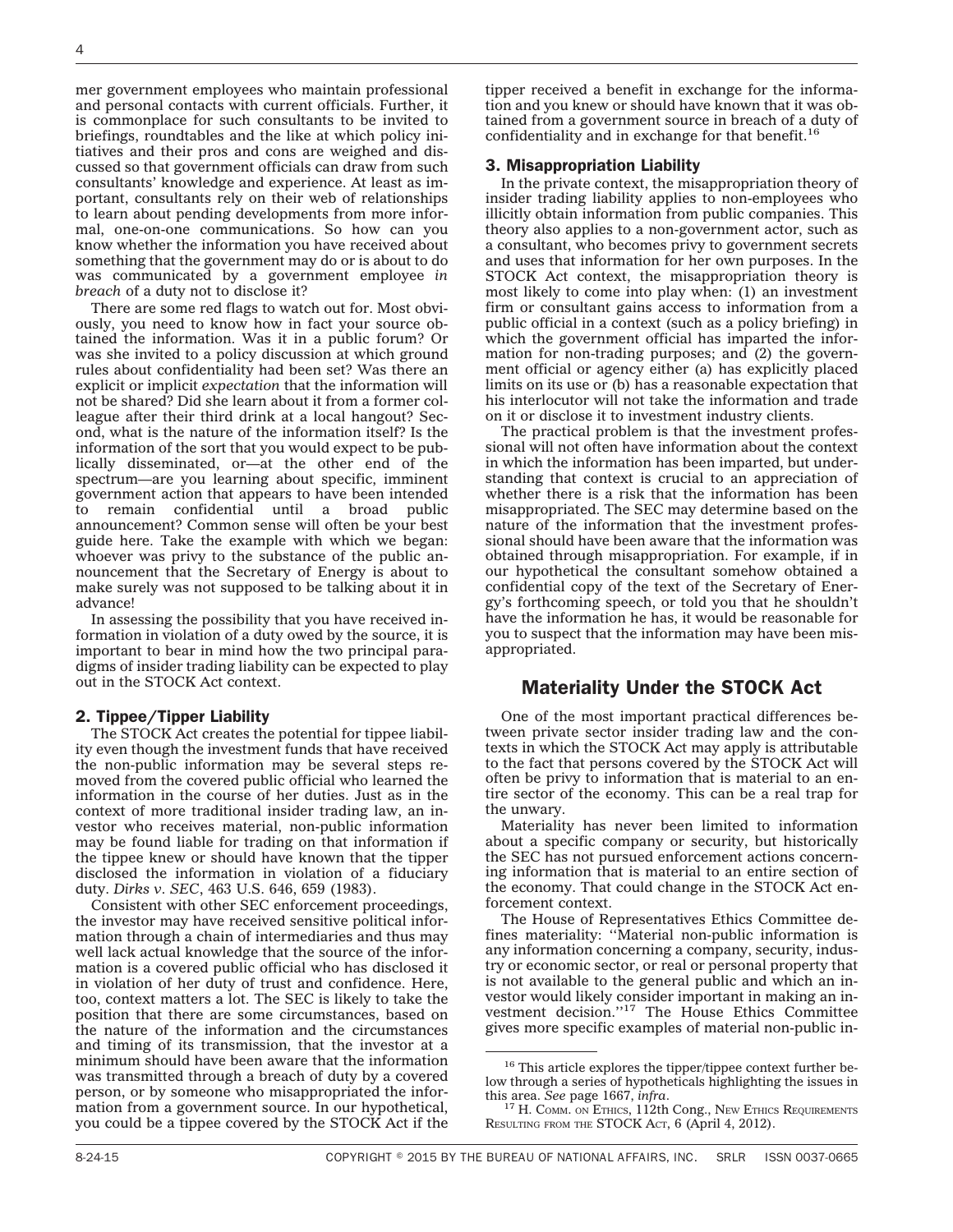formation, including: ''Legislation and amendments prior to their public introduction, information from conference or caucus meetings regarding votes or other issues, and information learned in private briefings from either the public or private sector."<sup>18</sup>

The consequences of coming to possess material nonpublic information about government action that may impact a broad sector of the economy could have farreaching consequences. Take, for example, our initial hypothetical. You now know about an important government initiative that will foreseeably impact the entire wind energy sector, and that may also have indirect but concrete consequences for other energy companies. Are you now constrained to refrain from making any trades in that entire sector until the information is made public? In our hypothetical, we assume the speech will reveal the information in a day or so. But what if your consultant tells you about a policy decision that is still weeks away from disclosure? How long may you be frozen in place?

Another hypothetical illustrates the point. On June 25, 2015, the Supreme Court upheld the Obama Administration's interpretation of a critical provision of the Affordable Care Act in *King v. Burwell*. <sup>19</sup> The price of shares in the major health insurers all jumped on the news. Now, suppose that three months earlier, your old college roommate, now a clerk for a Supreme Court Justice, confided in you that the Court was going to come out the way it did. Material information, for sure. But material to which investment decisions? Would you and your firm be foreclosed from making any changes whatsoever in your portfolio of investments in health insurers, hospitals, medical device companies, pharmaceutical companies and so on? Similarly, suppose a political consultant to a portfolio manager was in touch with a policy analyst to the President of the Federal Reserve Bank of Kansas City and discloses an upcoming rate increase. If the consultant then conveys the information to the portfolio manager, he now possesses information that is so broad that it could potentially freeze the portfolio manager's entire portfolio. The point here is just that. In the STOCK Act context the persons covered by the statute will often have information that is material to a much larger part of the economy and thus to many more public companies at the same time.

In light of the broad definition of materiality under the STOCK Act, investment professionals must use caution when seeking non-public government information. Any trading decisions, moreover, need to take into account that materiality will be judged in hindsight. Information that is specific, definitive, or about government action that is imminent, is more likely to be material. In contrast, information that is speculative, broad, or ambiguous in nature, and that pertains to future events, may be more easily characterized as immaterial. Moreover, the materiality of non-public government information is likely to be analyzed in the context of what the market *already* knows or believes. There may often be a difference between information that *confirms* what has been widely reported (and is thus already expected) and new information that *unsettles* public expectations. In our hypothetical, for example, the information in the

18 H. COMM. ON ETHICS, 112th Cong., New RULES REGARDING PERSONAL FINANCIAL TRANSACTIONS, 3 (NOV. 29, 2011).<br><sup>19</sup> 135 S.Ct. 2480 (2015).

#### Personal Benefit Requirement: *United States v. Newman* and the STOCK Act

Under the securities laws, liability arises in the tipper/ tippee context only if some personal benefit has been exchanged for the information. It is not clear if this personal benefit requirement applies under the STOCK Act. The legislative history of the STOCK Act suggests that some personal benefit would be required in the tipper/tippee context.<sup>20</sup> There is no explanation of what this personal benefit might mean, however, in either the legislative history or the text of the law. The Senate Ethics Committee has provided some guidance by defining ''personal benefit'' broadly to include intangibles such as career advice, goodwill, or a reputational boost.<sup>2</sup>

Even based on new Second Circuit law interpreting the personal benefit requirement, it would not seem advisable for an investment professional to trade because they are not aware of the benefit the tipper might have received. That is especially so because there now appears to be a Circuit split on this issue.

On Dec. 10, 2014, the Second Circuit Court of Appeals clarified the personal benefit element of insider trading liability in *United States v. Newman* by dismissing the indictments against two insider trading defendants.<sup>22</sup> Concerned that tippees in recent insider trading cases were becoming further removed from insiders, the Court in *Newman* required that the tippee know about the ''personal benefit received by the insider in exchange for the disclosure."<sup>23</sup> Further, the court held that the personal benefit must be "of some conse-<br>quence."<sup>24</sup> The court articulated the elements of insider trading as:

(1) the corporate insider was entrusted with a fiduciary duty;

(2) the corporate insider breached his fiduciary duty by (a) disclosing confidential information to a tippee (b) in exchange for a personal benefit;

(3) the tippee knew of the tipper's breach, that is, he knew the information was confidential and divulged for personal benefit; and

(4) the tippee still used that information to trade in a security or tip another individual for personal ben- $\mathrm{efit.}^{25}$ 

tip relayed by the consultant is clearly material—it relates to an imminent event, and it unsettles rather than confirms public expectations.

 $20$  S. REP. No. 112-244, at 8 (2012) ("To prove a case of insider trading, the SEC must show that a trade was made, in breach of a duty of trust and confidence, based on material, nonpublic information. In the case of tipping, there must also be some personal benefit to the tipper in communicating the information to the tippee.").

 $^{21}$  S. Select Comm. On Ethics, 112th Cong., Restrictions on In-SIDER TRADING UNDER SECURITIES LAWS AND ETHICS RULES, 2 (Dec. 4, 2012).

<sup>&</sup>lt;sup>22</sup> *United States v. Newman*, Nos. 13-1837-cr (L), 13-1917-cr (con), slip op. (2d Cir. Dec. 10, 2014). <sup>23</sup> *Id.* at 14. <sup>24</sup> *Id.* at 22. <sup>25</sup> *Id.* at 18.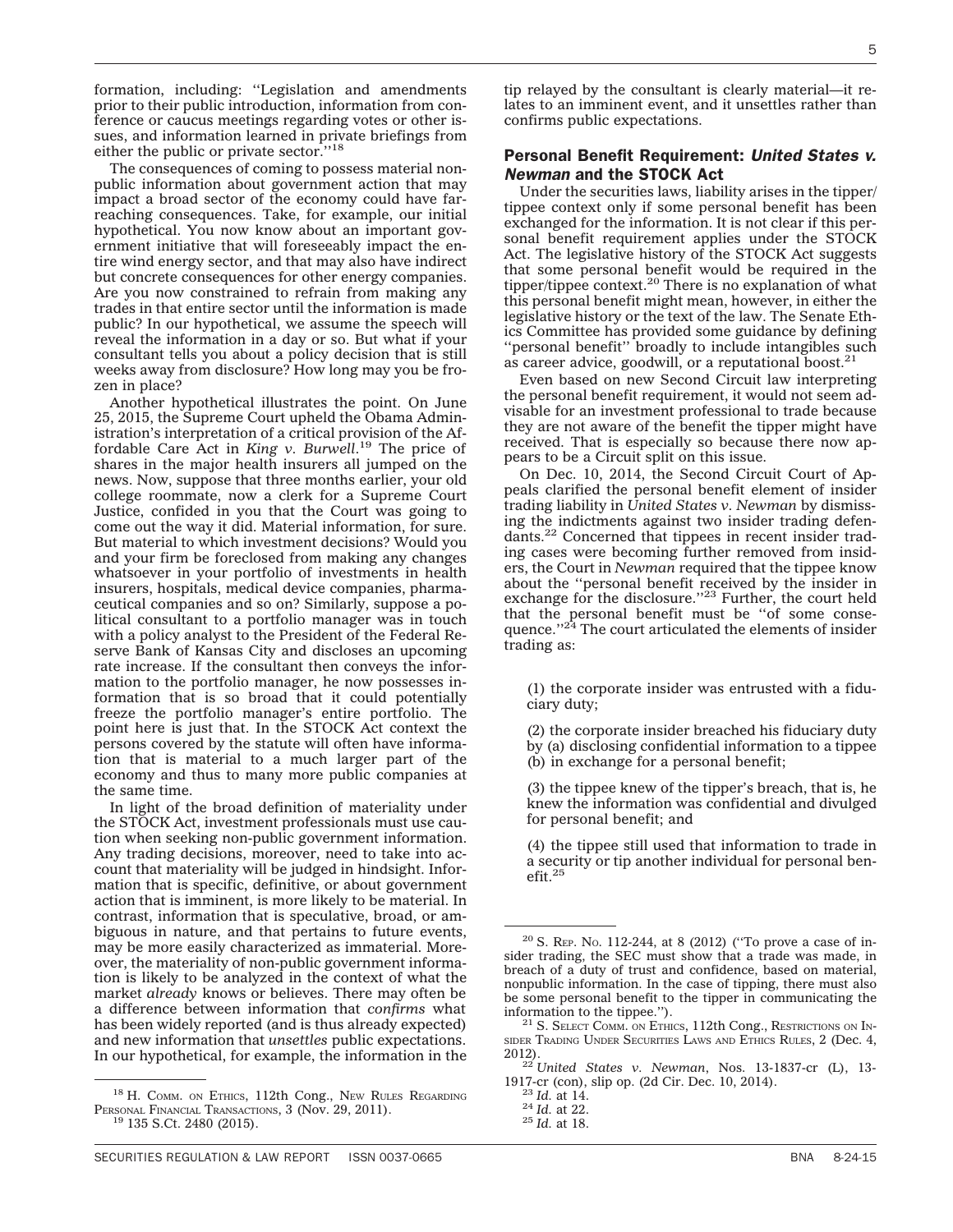However it is unclear how far-reaching *Newman* will be, which should caution any investment professional against trading under a *Newman* theory that there was no personal benefit. The decision only applies as binding authority in the Second Circuit, and the Government has indicated that it does not intend to follow *Newman* outside the Second Circuit, even in the classical insider trading context.

In *United States v. Salman*, the Ninth Circuit faced the question whether a non pecuniary benefit—in that case, the feeling of brotherly love—is sufficient to constitute a ''benefit'' for purposes of insider trading law. The Ninth Circuit splits with the Second Circuit's *Newman* decision only insofar as the Second Circuit may be read to suggest that a relevant ''benefit'' is not created by the gift of confidential information to a family member. The Ninth Circuit said the following:

Salman reads *Newman* to hold that evidence of a friendship or familial relationship between tipper and tippee, standing alone, is insufficient to demonstrate that the tipper received a benefit. In particular, he focuses on the language indicating that the exchange of information must include ''at least a potential gain of a pecuniary or similarly valuable nature,'' *id*. at 452, which he reads as referring to the benefit received by the tipper. Salman argues that because there is no evidence that Maher received any such tangible benefit in exchange for the inside information, or that Salman knew of any such benefit, the Government failed to carry its burden.

To the extent *Newman* can be read to go so far, we decline to follow it. Doing so would require us to depart from the clear holding of *Dirks* that the element of breach of fiduciary duty is met where an ''insider makes a gift of confidential information to a trading relative or friend.'' *Dirks*, 463 U.S. at 664. Indeed, *Newman* itself recognized that the '' 'personal benefit is broadly defined to include not only pecuniary gain, but also, *inter alia*, . . . the benefit one would obtain from simply making a gift of confidential information to a trading relative or friend.' '' *Newman*, 773 F.3d at 452 (alteration omitted) (quoting *United States v. Jiau*, 734 F.3d 147, 153 (2d Cir. 2013)).

In our case, the Government presented direct evidence that the disclosure was intended as a gift of market-sensitive information. Specifically, Maher Kara testified that he disclosed the material nonpublic information for the purpose of benefitting and providing for his brother Michael.

## Applying the STOCK Act: Height **Securities**

Height Securities is a pending SEC investigation about political intelligence disseminated through a client alert. This investigation raises difficult and important questions about when information is ''public''. It also will provide some insight into how the SEC will enforce the STOCK Act and how Congress interprets the law.

In February 2013, the U.S. Centers for Medicare and Medicaid Services announced an anticipated 2.3% reduction in reimbursement rates. In fact, the actual rates released 20 minutes after the close of market trading on

April 1, 2013, amounted to a 3.5% increase.<sup>26</sup> About 70 minutes before the rate announcement, a lobbyist at Greenberg Traurig LLP emailed an analyst at Height Securities, giving notice of the unexpected increase in reimbursement rates. Height Securities sent out an email alert to more than 150 clients ''predicting'' the changes.<sup>27</sup> Humana stock increased approximately 6% between the time of the alert (3:40PM) and the market close.<sup>28</sup>

The question is whether dissemination of this information to multiple professional traders makes the information ''public,'' even though the broader marketplace knows nothing about it. Traditionally, the SEC has taken the view that to qualify as ''public'', information must have been disseminated broadly to investors in the marketplace, such that the information had been fully absorbed into the stock price.<sup>29</sup> However, this definition is difficult to apply to the types of information covered by the STOCK Act. Thus, when a Congressman makes a speech in a public forum in his district, which is covered only by the local press, if at all, the information has not been transmitted to the public in the sense that the SEC's standards require—yet, it would be absurd to take the view that such a public statement cannot be factored into investment decision-making.

Height Securities presented a much more challenging question about whether information was public, even when disseminated to over one hundred people. Unlike the example with the Congressman making a speech in his district, at an event open to everyone and with no expectation that the information would be treated as confidential, the whole point of the Height Securities disclosure was that it went to a tightly restricted circle of persons who effectively paid for access and that the recipient could actually use the disclosure. The value to those investment professionals lay precisely in the fact that others did not know about it.

In connection with the Height Securities matter, the Wall Street Journal reported that the SEC is investigating the propriety of conduct of several investors manifesting that the SEC has not been deterred from acting by the fact that many firms received the same alert.<sup>30</sup> This suggests that the SEC may take the view that disseminating information to 150 traders through a research report does not make the information public. An alternative theory is that the SEC is meeting with these firms to build a case against the government insider and the lobbyist.

News articles state that the SEC has identified 44 firms that received the alert and traded shares ahead of

<sup>26</sup> Brody Mullins, Susan Pulliam & Juliet Chung, *Washington Trading Probe Broadens to Hedge Funds: SEC Examines Communications Between Investors and Height Securities After Alert on Health-Insurance Policy Shift*, WALL ST. J., Sept. 10, 2014, [http://www.wsj.com/articles/washington-trading-](http://www.wsj.com/articles/washington-trading-probe-broadens-to-hedge-funds-1410382788)

[probe-broadens-to-hedge-funds-1410382788.](http://www.wsj.com/articles/washington-trading-probe-broadens-to-hedge-funds-1410382788) <sup>27</sup> *Id.* <sup>28</sup> *Id.* <sup>29</sup> *Dirks* v. *SEC*, 463 U.S. 646, 653 n. 12, (1983) (citing *In re*

<sup>&</sup>lt;sup>30</sup> Brody Mullins, Susan Pulliam & Juliet Chung, *Washington Trading Probe Broadens to Hedge Funds: SEC Examines Communications Between Investors and Height Securities After Alert on Health-Insurance Policy Shift*, WALL ST. J., Sept. 10, 2014, [http://www.wsj.com/articles/washington-trading](http://www.wsj.com/articles/washington-trading-probe-broadens-to-hedge-funds-1410382788)[probe-broadens-to-hedge-funds-1410382788.](http://www.wsj.com/articles/washington-trading-probe-broadens-to-hedge-funds-1410382788)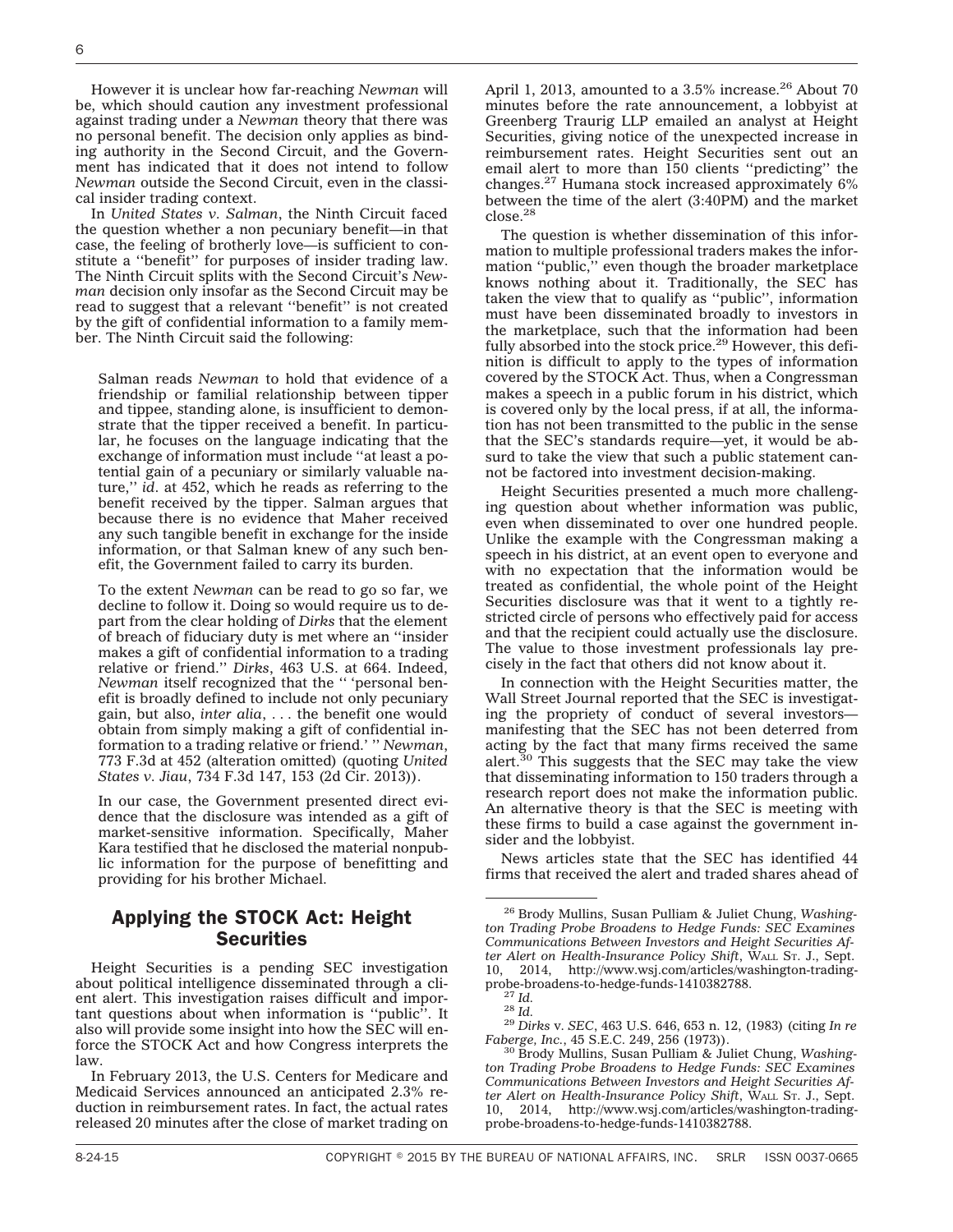the announcement.<sup>31</sup> Reportedly, the characteristic distinguishing the four firms currently under scrutiny from the others is that they all contacted Height Securities to request more information about the alert. However, it would be a mistake to draw the conclusion that you are therefore better off not quizzing your sources of information. To the contrary, the lesson from Height Securities is that the critical step, when new ''political'' information comes to a trader through any non-official governmental channel, is to pause and try to determine whether you have a potential STOCK Act problem. In most instances, consultation with the Legal and Compliance Departments will also be essential.

In addition to the SEC's investigation into the investment firms that traded on the client alert, Senator Charles Grassley opened an investigation into the matter, stating that it raises ''serious questions regarding how political intelligence brokers are able to gather information.''<sup>32</sup> The SEC subpoenaed the House Ways and Means Committee and a top congressional healthcare aide relating to possible criminal and civil charges. However, the Committee is contesting the validity of the SEC's subpoenas based on the Speech or Debate Clause of the Constitution.<sup>33</sup>

This example raises the question of whether it is permissible to trade when an investment professional is not the only person who receives information from a broker or other financial intermediary in the form of an alert or newsletter. It also shows that distribution to a large group of professionals likely is insufficient to make the information public according to the SEC.

## Proposed Amendments to the STOCK Act

In 2015, Senator Grassley is expected to introduce a bill that will increase disclosure requirements for the political intelligence industry. Senator Grassley introduced a similar amendment in 2012 when the bill was proposed, but that amendment was removed from the bill.<sup>34</sup> Some speculate that Senator Grassley's expected bill will be similar to the Political Intelligence Transparency Act, which was introduced by a bipartisan group of members of the House in the fall of 2014. That bill would have required political intelligence firms to comply with the disclosure requirements of the Lobbying Disclosure Act. The bill would have covered firms that ''extract information not available to the public'' from Congress or the executive branch for the purpose of analyzing securities markets or guiding investment de-

<sup>34</sup> Senator Grassley attributes the removal of his proposed amendment to the work of lobbyists. *See* ''Grassley: House GOP doing Wall Street's bidding on STOCK Act'', available at [http://thehill.com/policy/finance/209421-grassley-house-gop](http://thehill.com/policy/finance/209421-grassley-house-gop-doing-wall-streets-bidding-on-stock-act)[doing-wall-streets-bidding-on-stock-act.](http://thehill.com/policy/finance/209421-grassley-house-gop-doing-wall-streets-bidding-on-stock-act)

## Potential Applications of the STOCK Act: A Series of Hypotheticals

#### A. Example 1

House.<sup>36</sup>

A congressional committee staffer, on her own initiative or at the request of a Congressman on the Committee, leaks information to a lobbyist for a political purpose. The lobbyist passes the information on to a consultant, whose clients trade on the information. Has the staffer breached her fiduciary duties?

Answer: Probably yes. This hypothetical illustrates the particular difficulty of determining, in the STOCK Act context, when the disclosure of information is serving a legitimate public policy purpose.

#### B. Example 2

An administration official meets a former colleague now at a political intelligence firm for a drink and discloses nonpublic policy planning developments, at a time when the official is ready to search for private sector employment. Has there been a breach of duty?

Answer: Yes.

#### C. Example 3

Based on discussions with a senior adviser to the President, a political intelligence consultant gives advice to a trader about a prospective White House policy initiative, *confirming* what has already been widely reported in the media. Is the confirmation material?

Answer: Possibly yes, depending on whether the earlier media reports were quoting unattributed rumor as opposed to authoritative sources.

#### D. Example 4

The consultant gives the same advice from Example 3 to a trader, but later learns—based on non-public information—that the Administration will not take the action. The new information is certainly material. Can the consultant change her advice to the trader? Can she tell the trader she no longer can stand behind the prior advice, without disclosing the reasons for her change of view?

Answer: No to both questions.

#### E. Example 5

A prominent Member of Congress has made—but not announced—his or her decision with respect to an upcoming vote. Can this information be considered material? What if the public knows the position of most members of Congress and this vote from a Member who is publicly undecided means that the bill will pass? What if a member of the majority is going to vote against a bill, even though the public thinks she will vote for it?

Answer: The voting intentions of one congressman are unlikely to be material in most circumstances, but the views of the leadership and of members whose vote can change the outcome could be material. This hypo-

<sup>31</sup> *Id.* <sup>32</sup> Brody Mullins, Susan Pulliam & Juliet Chung, *Grassley Keeps Up Pressure on Political Intelligence*, WALL ST. J., April 8, 2013, [http://blogs.wsj.com/washwire/2013/04/08/grassley](http://blogs.wsj.com/washwire/2013/04/08/grassley-keeps-up-pressure-on-political-intelligence/)[keeps-up-pressure-on-political-intelligence/.](http://blogs.wsj.com/washwire/2013/04/08/grassley-keeps-up-pressure-on-political-intelligence/)<br><sup>33</sup> Brody Mullins, Susan Pulliam & Juliet Chung, *Washing-*

*ton Trading Probe Broadens to Hedge Funds: SEC Examines Communications Between Investors and Height Securities After Alert on Health-Insurance Policy Shift*, WALL ST. J., Sept. 10, 2014, [http://www.wsj.com/articles/washington-trading-](http://www.wsj.com/articles/washington-trading-probe-broadens-to-hedge-funds-1410382788)

<sup>35</sup> Kenneth P. Doyle, *'Political Intelligence' Bill Set for Revival With Grassley in Position to Move Measure*, Bloomberg BNA – Securities Regulation & Law Report (Apr. 16, 2015). <sup>36</sup> *Id.*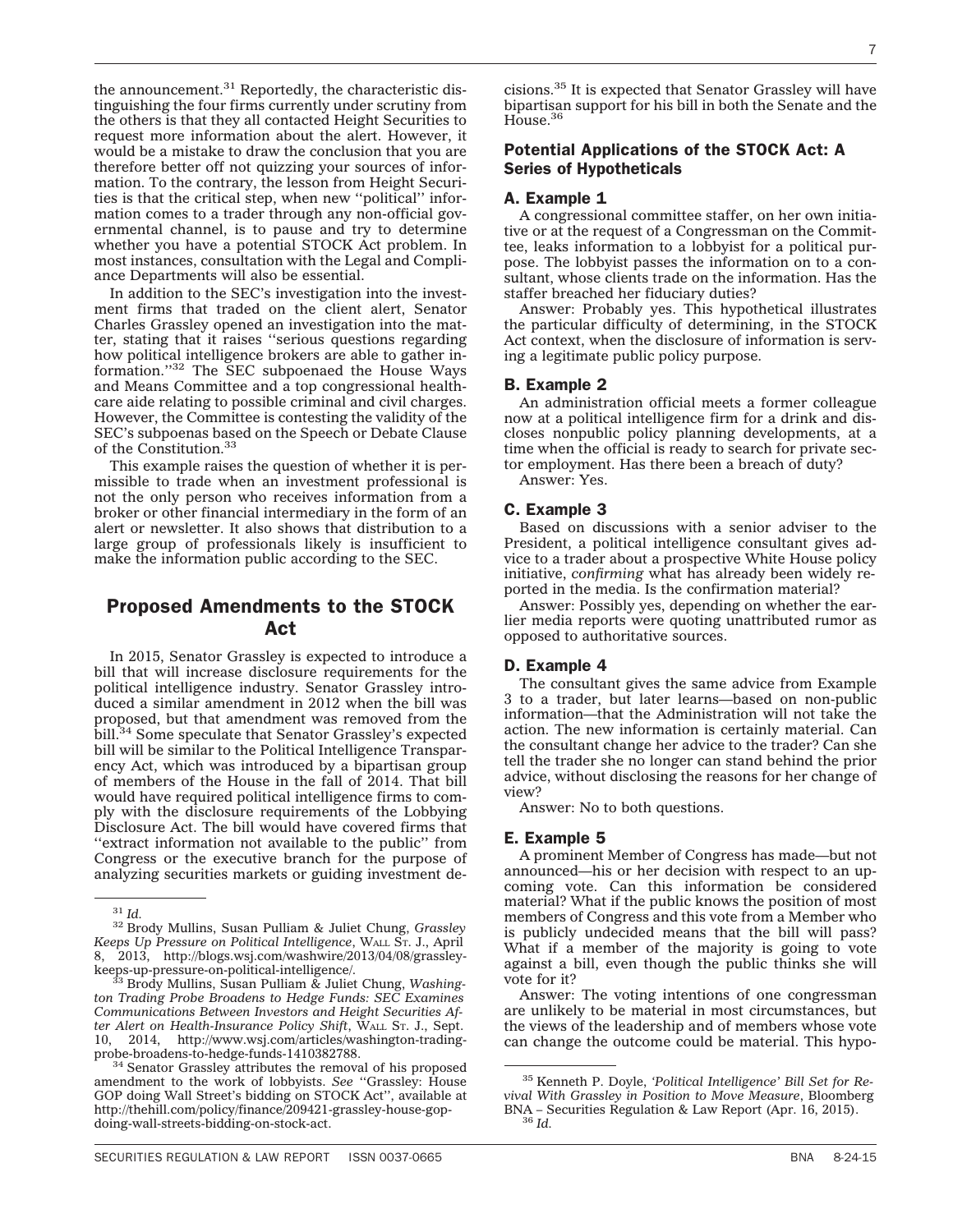thetical illustrates the point that the materiality judgments are highly contextual.

#### F. Example 6

Often, consultants will receive broadly consistent information from a multitude of sources, including both persons covered by the STOCK Act and non-covered persons like reporters and lobbyists. Would this make the information received from any given source less likely to be considered material?

Answer: Yes.

#### G. Example 7

The White House invites thirty private sector energy experts to a meeting, closed to the press, to discuss policy alternatives, and it is disclosed that the President is likely to issue an Executive Order implementing a regime that will affect the oil and gas industry. Has a participant who alerts private sector investment clients to the news misappropriated the information? What if the government set ground rules (*e.g.*, ''pencils down'', ''off the record'', or ''Chatham House rules'') before beginning the closed door meeting? Should the participants reasonably expect that the information is confidential?

Answer: Yes, this is context in which the misappropriation theory is likely to come into play.

#### Best Practices and Recommendations for Compliance with the STOCK Act

Investment management firms should consider the following recommendations when trading on government information to avoid liability under the STOCK Act.

Investment firms need to be particularly cautious about the consequences of receiving unsolicited material nonpublic information. This is especially true when the information could potentially restrict activities relating not to one issuer, but to multiple issuers or a whole sector of the economy.

SEC enforcement actions over the past several years have focused on the flow of information from outside consultants working in the *private* sector. Investment firms have accordingly developed robust policies and procedures dealing with this matter and expert networks and consultants have done the same. By contrast, the focus (and to some extent the law) with respect to information flow from *governmental* sources is significantly less developed.

The confluence of these two factors—information applicable to more than just one issuer and the developing nature of government information—warrants particular caution when developing ''safety valves'' or policies and procedures that control the information flow that might restrict a firm in its trading activities.

#### A. Establish Internal Policies and Procedures.

Your policies and procedures should apply to government investment contacts regardless of whether such contacts are paid for their services. Your policies may include the following elements:

■ Employees may not communicate with consultants about government information (or directly with relevant government officials covering securities or industries the Company may want to trade) without first obtaining approval from the Research Director and Chief Compliance Officer.

- **Employees may not communicate directly with** government officials, and must obtain approval from Legal and Compliance to communicate with former government officials who left their government employment within a certain period of time, such as the past 12 months.
- $\blacksquare$  All contracts with consultants must be in writing and approved by Legal and Compliance. A written consent form signed by Legal and Compliance must be obtained before an investment professional can engage a consultant or expert. These consent forms must be re-signed by the consultants at least once every three years.
- $\blacksquare$  Investment professionals, working with Legal and Compliance, must conduct due diligence on prospective consultants and experts who may convey government information in order to evaluate what risks they might pose under the STOCK Act.
- $\blacksquare$  Before speaking to a consultant about government information, an employee must submit to Legal and Compliance a list of questions or specific topics that the employee plans to discuss with the consultant. A Compliance officer may choose to participate in the call/meeting to ensure compliance with the STOCK Act and insider trading laws.

Require employees to read disclaimers to consultants before beginning any discussion about government information to confirm they will comply with insider trading regulations, including the STOCK Act. This disclaimer could include language such as:

- $\blacksquare$  We are an investment advisor and may use information from this call/meeting to inform an investment decision.
- Do not provide the Company with material, nonpublic information or any other information that you are required to keep confidential or that you are not sure whether you are required to keep confidential.
- Do not to provide the Company with any information that you have reason to believe was obtained from someone who breached a duty of confidentiality or fiduciary obligation to another party.

In the course of conducting diligence on your government contacts or experts, critically examine their compliance infrastructure, and their understanding of the insider trading laws and the STOCK Act.

Specific steps may include:

- Review the consultant's compliance policies and procedures to make sure the consultant understands his or her obligations with respect to potential material non-public information and has policies and procedures reasonably designed to prevent provision of such information to his or her clients.
- Discuss recent updates in the law with your consultants.
- $\blacksquare$  Require your consultants to provide periodic logs of calls with any of your employees to ensure compliance with these procedures.